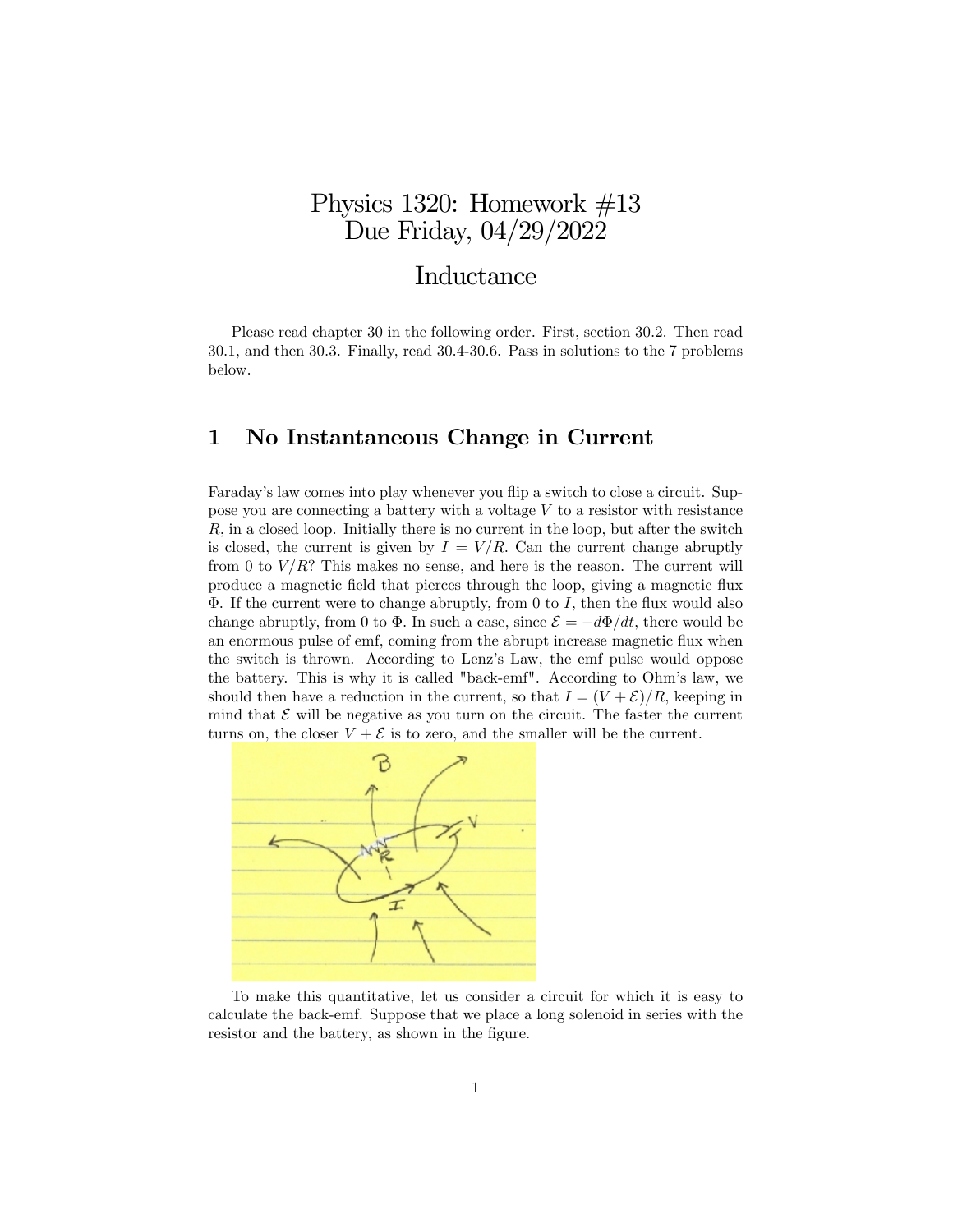

According to Kirchoff's loop rule, the sum of the voltages around a closed loop is zero. As we have discussed above, this rule is no longer true in a situation where the magnetic flux is changing. Instead of writing

$$
V - IR = 0
$$

we must now write

$$
V - IR = \frac{d}{dt}\Phi
$$
 (1)

Let us call this the "modified Kirchoff voltage law". The flux  $\Phi = NBA$  where  $N$  is the number of turns in the solenoid and  $A$  is the cross sectional area of the solenoid. For a solenoid of length  $\ell$ , the field

$$
B = \mu_0 N I / \ell \tag{2}
$$

is proportional to the number of windings per unit length  $N/\ell$ , and the current I in each winding. Inserting  $(2)$  into  $(1)$ , we obtain an equation describing the rate of change of current with time,

$$
V - IR = \left(\mu_0 N^2 A/\ell\right) \frac{dI}{dt}.\tag{3}
$$

The solenoid is also known as an inductor, and the combination of constants  $\mu_0 N^2 A/\ell$  is called the inductance. While consideration of the solenoid made it easy to calculate the back-emf, the effect would have been present even without the solenoid, since any closed circuit consists of a wire loop that sustains flux. The *self*-inductance for any closed loop circuit is defined as the ratio of the magnetic flux to the current,

$$
L=\frac{\Phi}{I}.
$$

Its units are  $T \cdot m^2/A$ . In SI, this is called a **Henry**;

$$
1 H = 1 T \cdot m^2/A
$$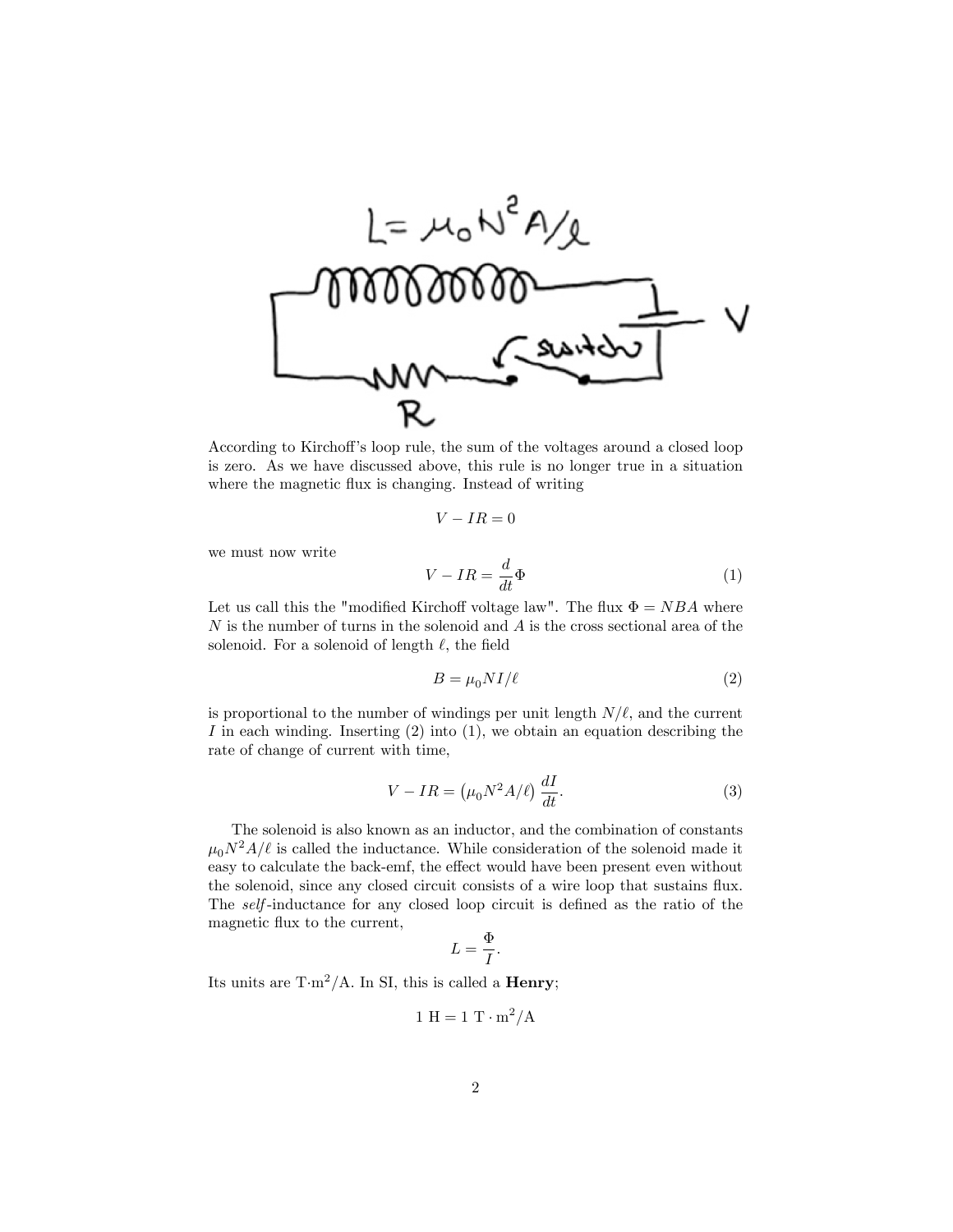We have seen that for a solenoid with N turns and length  $\ell$ , it is straightforward to show that

$$
L = \mu_0 N^2 A / \ell.
$$

While the expression for  $L$  will vary for other geometries, it will always be given by  $N^2$  multiplying some function of the dimensions.

Introducing the inductance generalizes our discussion of Kirchoff's loop rule. As we have discussed above, for a closed loop circuit, the sum of the voltages is not zero, but is given by the modified Kirchoff law,

$$
V - IR = \frac{d}{dt}\Phi
$$

Using the expression  $\Phi = LI$ , we can factor out L, and write

$$
V - IR = L\frac{dI}{dt} \tag{4}
$$

There is always some inductance associated with any circuit. When you are only interested in the steady-state, you set  $dI/dt = 0$ , and you recover the usual Kirchoff voltage rule. But if you are interested in the turn-on or turn-off behavior, or if you are interested in ac currents, you keep it in. For the case of closing a switch, it is a matter of integrating equation  $(8)$  to find the current as a function of time. The result is,

$$
I = \frac{V}{R} \left[ 1 - \exp\left(-t/\tau\right) \right]
$$

where the time constant,

$$
\tau = L/R,
$$

for the so-called " $RL$  circuit", is the ratio of the inductance  $L$  to the resistance R:

Problem 1: Consider a narrow rectangular wire loop with length  $\ell$  and width  $w$  carrying a current  $I$ . The wire comprising the loop has a cylindrical cross section, with radius a. By narrow, we mean that  $\ell >> w >> a$ .

(a) Using the fact that  $B = \mu_0 I/2\pi r$  outside of a long straight wire, integrate to find the flux  $\int \vec{B} \cdot d\vec{A}$  in the rectangular loop. Exclude the small region inside the wires, and neglect contributions of the flux coming from the far ends of the rectangle. Show that

$$
\Phi \simeq \frac{\mu_0 \ell I}{\pi} \ln\left(\frac{w}{a}\right)
$$

(b) Consider the narrow rectangular loop of wire made by high-voltage transmission lines. Take  $\ell = 300$  km, the distance between Albuquerque and the coal-fired electrical generator in Farmington. Let  $w = 5$  m, the distance between wires for a typical high-voltage power transmission line. Take the radius of the wires  $a \simeq 1$  cm. What is the self-inductance L?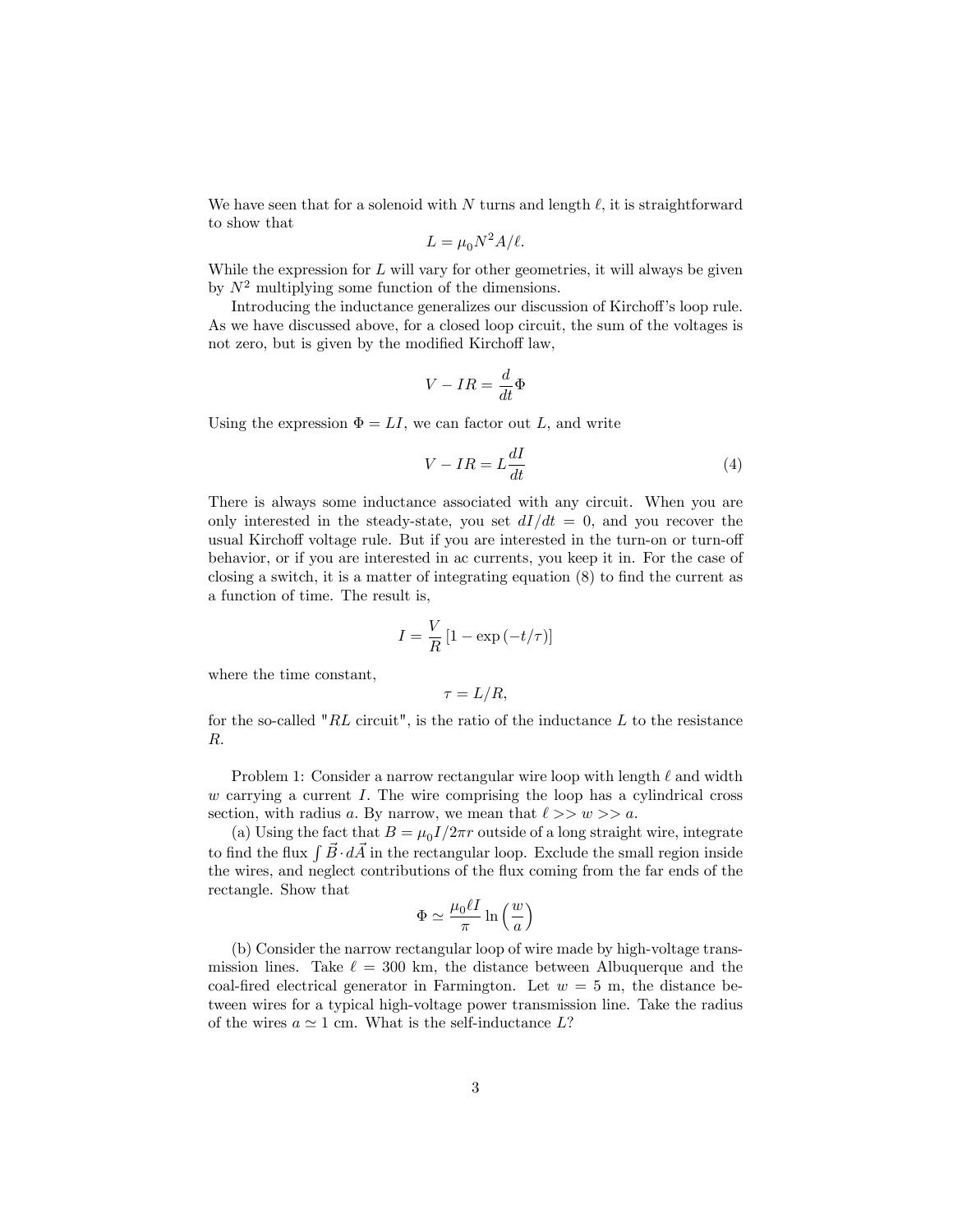

Problem 2: A closed loop circuit is comprised of an 8.5 H inductor in series with a  $600 \Omega$  resistor, together in series with a 10 volt battery. A flip of a switch closes the circuit. Obtain an expression giving the current  $I$  in milliamps as a function of time t in milliseconds (see textbook page  $1000$ , equation 30.14) and use the computer to make a graph showin  $I$  versus  $t$  in the region where this behavior is interesting - from 0 to 50 ms. What is the time constant for the circuit? What is  $I$  after 30 ms? What is  $I$  when steady-state is reached?

#### 2 Mutual Inductance and Transformers

It is possible to couple two closed-loop circuits together by their magnetic flux alone. The next problem provides an illustration. Your textbook opens chapter 30 with a discussion of mutual inductance. You may Önd it helpful to read this first.

Problem 3: Consider two circuits coupled together by a transformer. The primary circuit is driven by an ac voltage source  $V(t) = V_0 \cos \omega t$  in series with a resistor  $R_1$  and an inductor consisting of a long solenoid with length  $\ell$ , cross sectional area  $A$ , and  $N_1$  turns of insulated wire wrapped around a core having linear permeability  $\mu$ . The secondary circuit consists of a resistor  $R_2$  in a closed loop. The secondary circuit is in "magnetic contact" with the primary circuit, in the sense that the wire in the secondary circuit is wrapped  $N_2$  times around the same solenoidal core. The total magnetic Öeld inside the solenoid is the sum  $B_1 + B_2$ , where  $B_1$  is the field produced by the current  $I_1$  in the primary, and  $B_2$  is the field produced by the current  $I_2$  in the secondary.

(a) Write down an expression for  $B_1$  in terms of  $I_1$ . Write down an expression for  $B_2$  in terms of  $I_2$ .

(b) The extended Kirchoff voltage law for the primary circuit is  $V(t)-I_1R_1 =$  $\frac{d}{dt}\Phi_1$  where  $\Phi_1 = (B_1 + B_2)N_1A$ . The extended Kirchoff voltage law for the secondary circuit is  $-I_2R_2 = \frac{d}{dt}\Phi_2$  where  $\Phi_2 = (B_1 + B_2)N_2A$ . Combine these equations and eliminate  $\frac{d}{dt}(B_1+B_2)$ , so as to show that  $V(t)-I_1R_1 = -\frac{N_1}{N_2}I_2R_2$ .

(c) Suppose that the voltage dropped across your house is  $I_2R_2$ , and that  $V(t) - I_1R_1$  is the voltage in the transmission lines in your neighborhood. What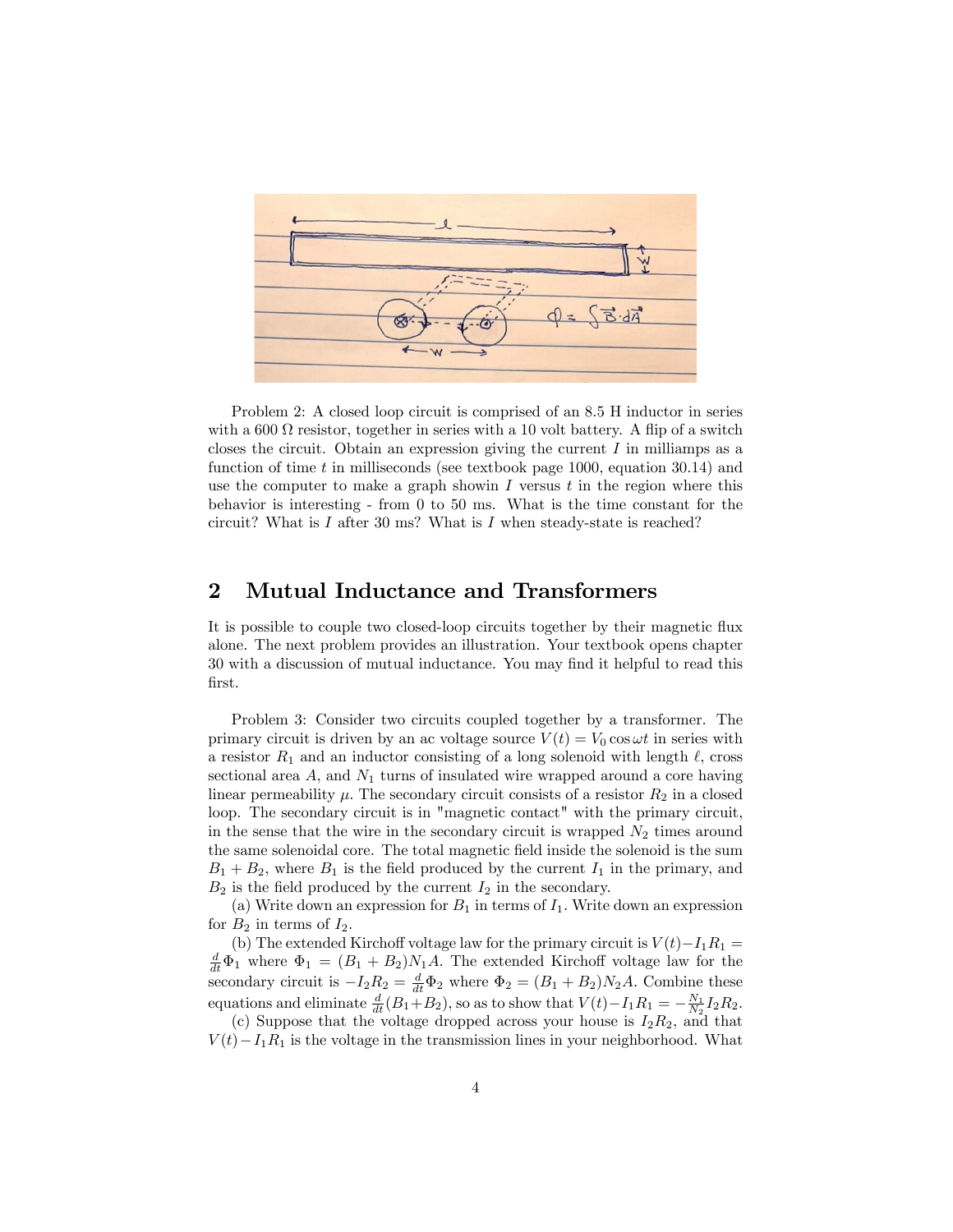

should the turns ratio  $N_2/N_1$  be so that 13,000 volts RMS in the transmission line is converted down to 240 volts RMS?

### 3 Energy is Stored in an Inductor

Suppose that we connect an inductor to a battery in a closed loop circuit. Suppose also that the wires are superconducting, having no resistance. In such a case, the voltage V across the battery will only be opposed by the back-emf,  $L dI/dt$ , across the inductor, so that

$$
V=L\frac{dI}{dt}.
$$

Let us now multiply both sides of this equation by  $I$ :

$$
VI = LI\frac{dI}{dt}
$$

On the left we recognize the power  $P = VI$  supplied by the battery. It follows that the term on the right is the power absorbed by the inductor. Let us multiply both sides of the equation by  $dt$ , and integrate over time to find the total energy stored in the inductor after the circuit has been left on for some time.

$$
\int Pdt = \int L I \frac{dI}{dt} dt
$$

$$
= L \int I dI = \frac{1}{2} L I^2
$$

Since the inductance  $L$  is a constant that depends only on geometry, it can be brought outside the integral. The  $dt$  cancels, leaving us with a perfect differential in the current, IdI, which integrates to  $I^2/2$ . Thus we obtain the famous result that the energy stored in an inductor having a current  $I$  is given by

$$
U = \frac{1}{2}LI^2
$$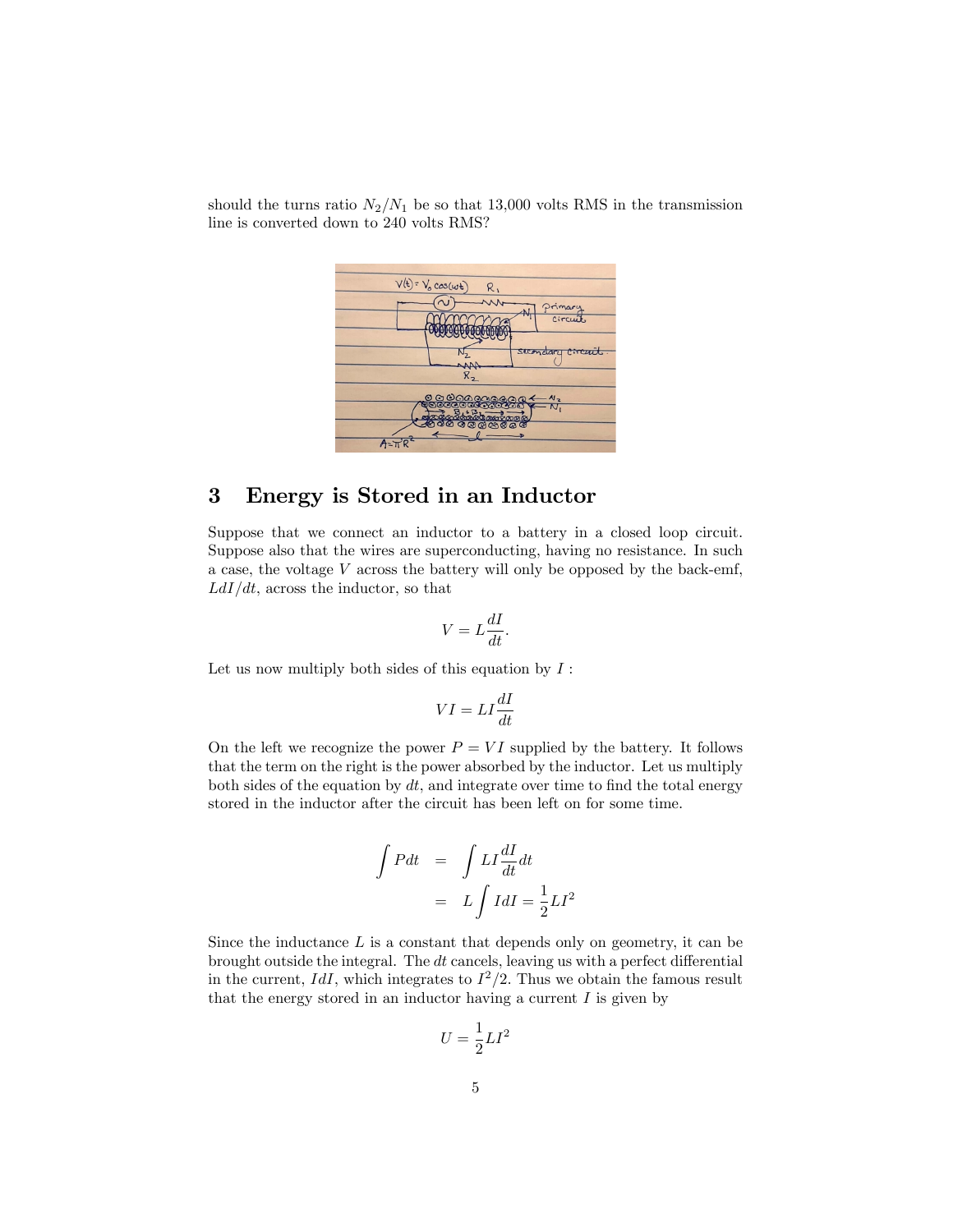This reminds us of the equally famous expression for the energy stored in a capacitor,

$$
U=\frac{1}{2}\frac{Q^2}{C}
$$

It appears that current is to an inductor as charge is to a capacitor - in terms of energy at least.

For a solenoid, it is easy to rewrite the expression for energy in terms of the magnetic field. Since  $B = \mu NI/\ell$ , and  $L = \mu N^2 A/\ell$ , we can write

$$
U = \frac{1}{2} (\mu N^2 A/\ell) \left(\frac{B\ell}{\mu N}\right)^2
$$

$$
= \frac{1}{2\mu} B^2 A\ell
$$

Notice that the number of windings drop out, and that the product  $A\ell$  is the volume of the solenoid. This is an illustration of a more general result. It can be shown quite generally that the total energy required to build up the currents to create a magnetic Öeld of any sort is given by a volume integral,

$$
U=\frac{1}{2}\int_{\text{all space}}\mu^{-1}B^2d^3r
$$

of the square of the magnetic Öeld. The integral is to be taken over all space; in applications, of course, it only needs to cover the volume in space where B is not zero.

As we have seen earlier this semester, we can write the energy stored in a parallel plate capacitor in an analogous fashion. Since  $Q = CV = CEd$ , and  $C = \epsilon A/d$ , it follows that

$$
\frac{1}{2}\frac{Q^2}{C} = \frac{1}{2}\frac{(CEd)^2}{C}
$$

$$
= \frac{1}{2}\frac{(\epsilon A/d)^2 E^2 d^2}{(\epsilon A/d)}
$$

$$
= \frac{1}{2}\epsilon E^2 Ad
$$

Notice that the product  $Ad$  is the volume of the capacitor. This is also an illustration of a more general result. The energy required to build up an electric field of any sort is given by a volume integral,

$$
U = \frac{1}{2} \int_{\text{all space}} \epsilon E^2 \ d^3r,
$$

taken over all space. For combined electric and magnetic fields, the total energy is given by the following integral,

$$
U = \frac{1}{2} \int_{\text{all space}} \left( \epsilon E^2 + \mu^{-1} B^2 \right) d^3 r.
$$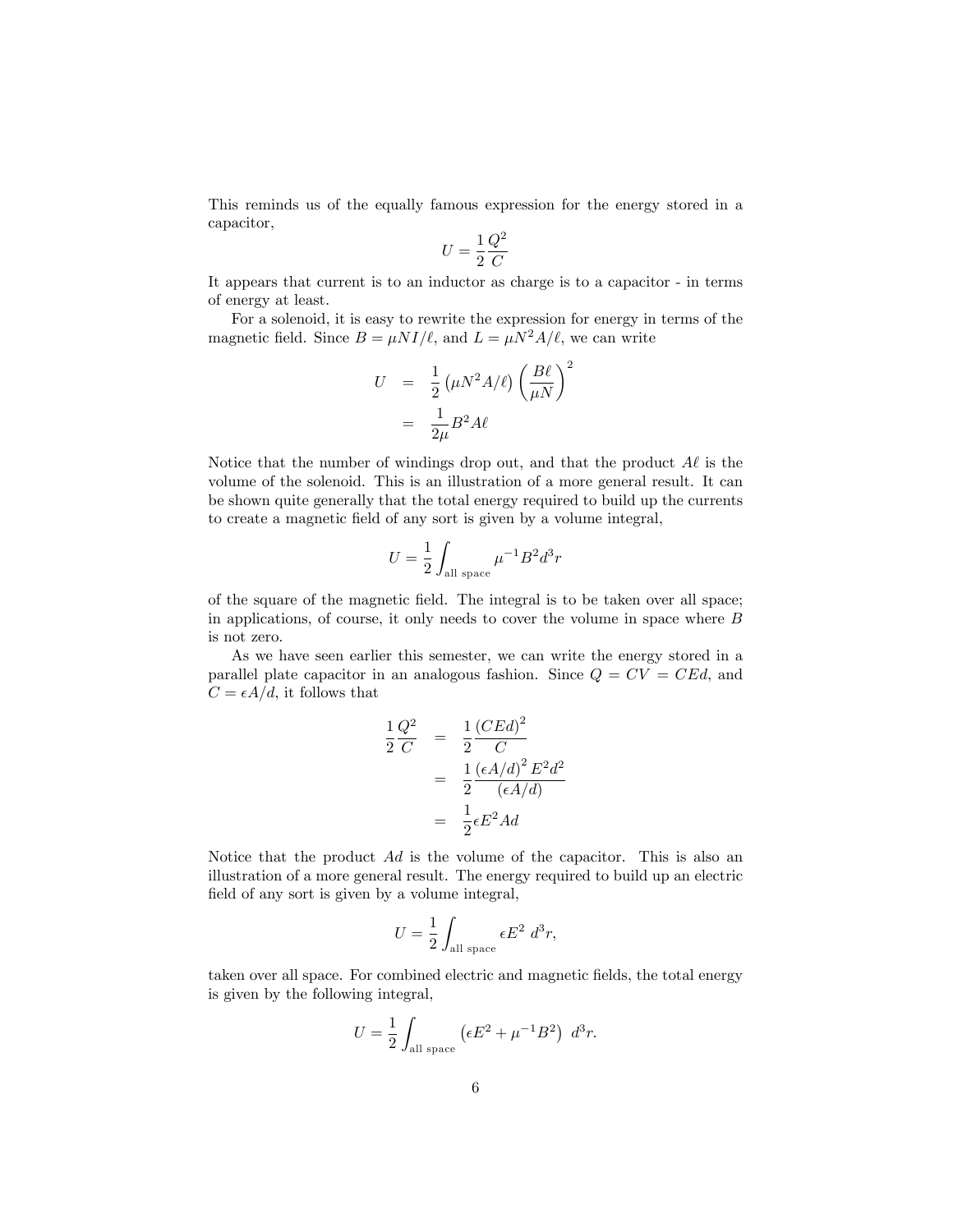The integrand has units of energy per unit volume, and is called the electromagnetic energy density,

$$
u = \frac{1}{2} \left( \epsilon E^2 + \mu^{-1} B^2 \right)
$$

The phrase "energy density" conjures up the notion that there is something real, occupying space, wherever the fields  $E$  and/or  $B$  are nonzero.

Problem 4: How much energy is stored when a 100  $\mu$ F capacitor has a charge of 50 mC? If this energy is transferred to an inductor with inductance 1.0 H, what is the current in the inductor?

Problem 5: A capacitor  $C$  is connected to an inductor  $L$  in a closed loop circuit. Initially the capacitor has a charge  $Q_0$ , and the current is zero. The modified Kirchoff loop rule for this circuit is

$$
-\frac{Q}{C} = L\frac{dI}{dt}.
$$

(a) Rewrite this equation in terms of charge only, by expressing the current in terms of the rate of change of the charge on the capacitor. Show that the charge obeys the following equation:

$$
\frac{d^2Q}{dt^2} + \frac{1}{LC}Q = 0.
$$

(b) This is *isomorphic* to the equation for a mass  $m$  connected to a spring with stiffness constant  $k$ , moving along the x axis, i.e.,

$$
\frac{d^2x}{dt^2} + \frac{k}{m}x = 0,
$$

except that charge  $Q$  plays the role of the displacement  $x$ . Recall that a mass connected to a spring oscillates, with a natural frequency  $\omega_0 = \sqrt{k/m}$ . By comparison, if  $L = 1$  mH, and  $C = 10 \mu$ F, what is the natural frequency of oscillation of this LC series circuit?

> i·so·mor·phic / īsə môrfik/ <sup>(1)</sup>

adjective

corresponding or similar in form and relations.

• having the same crystalline form.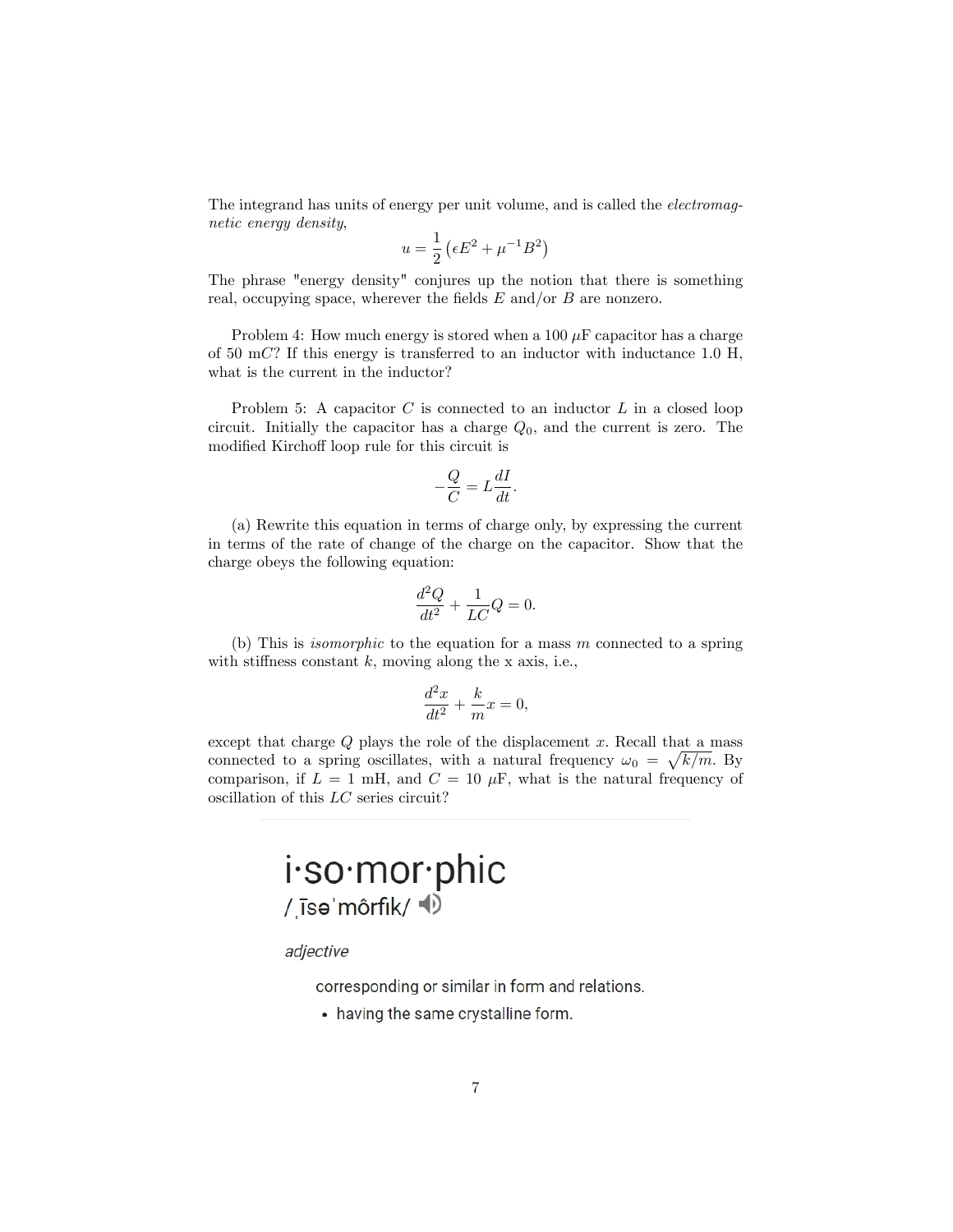(c) The solution to the equation in (a) is  $Q(t) = Q_0 \cos(\omega_0 t)$ . If  $L = 1$ mH, and  $C = 10 \mu$ F, and  $Q_0 = 1.0 \text{ mC}$ , what is the maximum voltage across the inductor? What is the maximum voltage across the capacitor? How is the voltage across the capacitor related to the voltage across the inductor?

Problem 6: The magnetic field strength in a long superconducting nioboiumtitanium wound solenoid buried underground in Switzerland is 7:7 T. The cross sectional area of the solenoid is  $3.0 \times 10^{-4}$  m<sup>2</sup>, and its length is approximately 27 km. The magnet is cooled by 96 tons of liquid helium to 1.9 K. If a loss of cooling allows the superconducting wires to suddenly become normal, so that B drops to zero, how much magnetic energy will be released as heat? Take  $\mu = \mu_0$ .



https://www.nytimes.com/2008/09/24/science/24collider.html? unlocked article code=AAAAAAAAAAAAAAAACEIP uomT1JKd6J17Vw1cRCfTTMQmqxCdw\_PIxftm3ieua3DEDmweiP8eAoWG8EqKP \_ZoYN833jiWXplBLLorDrRU\_9NoAnZMGUOus4fW39MMOTk0ooa-

GWhrhsKcUOhktDTmNGf8dewinfjutUjWdWTpXaaI2SZwJQpm8YB3Ng3\_ gQx-za\_CFeB\_39V4zK1hUsg8HWFcEXHM6\_r4CBx-O8GEawXc6WQ2WeJa WzLRmb2M-u5KMVUSWRdEiQJsStr48hcOdgXIK\_4MxUgHcH\_ir0QAWVv R5y7dQtCvFSPlzQhZM3nPcviOA&smid=url-share https://www.nytimes.com/2009/08/04/science/space/04collide.html?unlocked\_ article\_code=AAAAAAAAAAAAAAAACEIPuomT1JKd6J17Vw1cRCfTTMQmqxCdw \_PIxftm3ieva3DFDm4eiP8eAoWG8EqKfrJqbNZ0h2iQQ9tFMbMiAvxuysVd2pcdz6 VmLrW0pIUP3dy7oupQmI925- KVL5o\_GewNTP8IrwklPji5EPcdWnrD\_bAhHUqdAg 2p5E0fFv7ymVIkvmeapN92tV62\_YnAp1oF3xXNGTR4a6eW1gpM86Gbxrc9gAwR-

pZPDrSltaa4L4DGx5AXROEFDgspDZht64PfY8fL639LBU\_ecbhgr53CWZgLIqhA5 VZVJE8r3YFnsIQOVnUPrr8hT2r&smid=url-share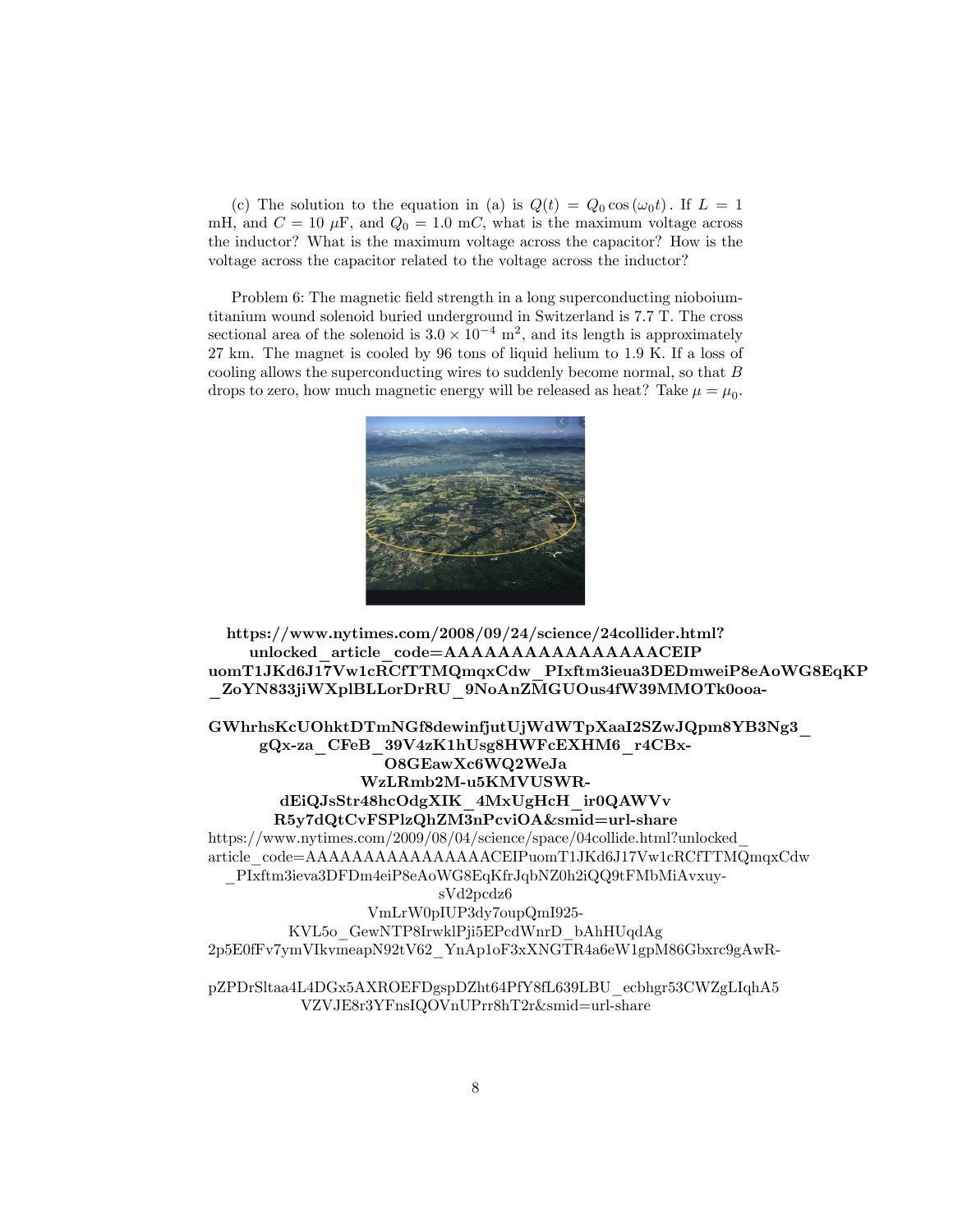https://www.nytimes.com/2013 /03/15/science/physicists-see-higgs-boson-in-new-particle-but-morestudy-is-needed.html?smid=em-share https://www.nytimes.com/video/science/100000002488687/higgs-bosonparticletheory-wins-nobel.html?smid=url-share